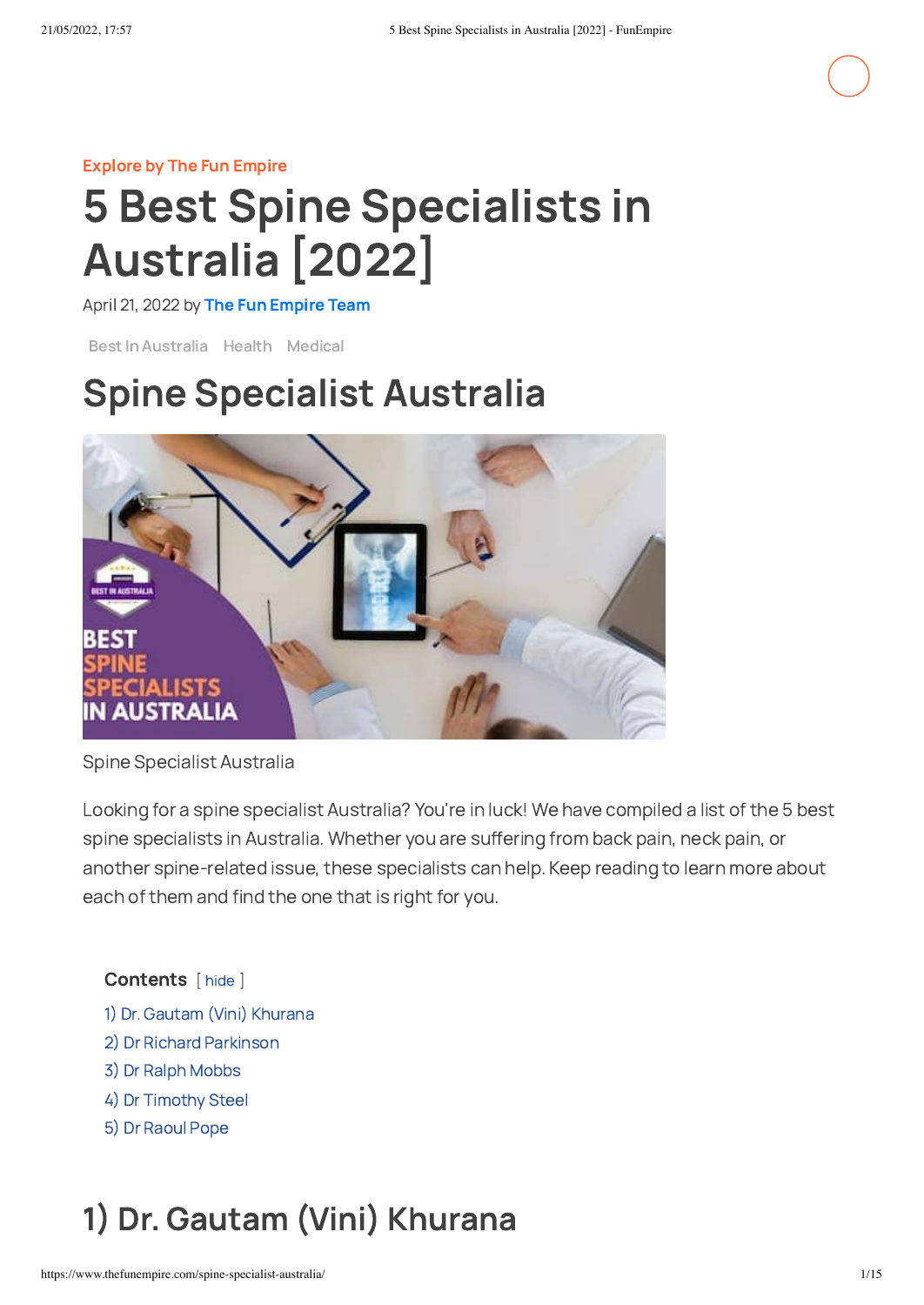

Dr. Gautam (Vini) Khurana - Spine Specialist Australia (Credit: CNS Neurosurgery)

| <b>Key Service</b> | Brain and spine surgery                                  |
|--------------------|----------------------------------------------------------|
| <b>Address</b>     | Locations                                                |
| Website            | https://www.cnsneurosurgery.com.au/about-dr-<br>khurana/ |
| Phone              | 0400 683 662                                             |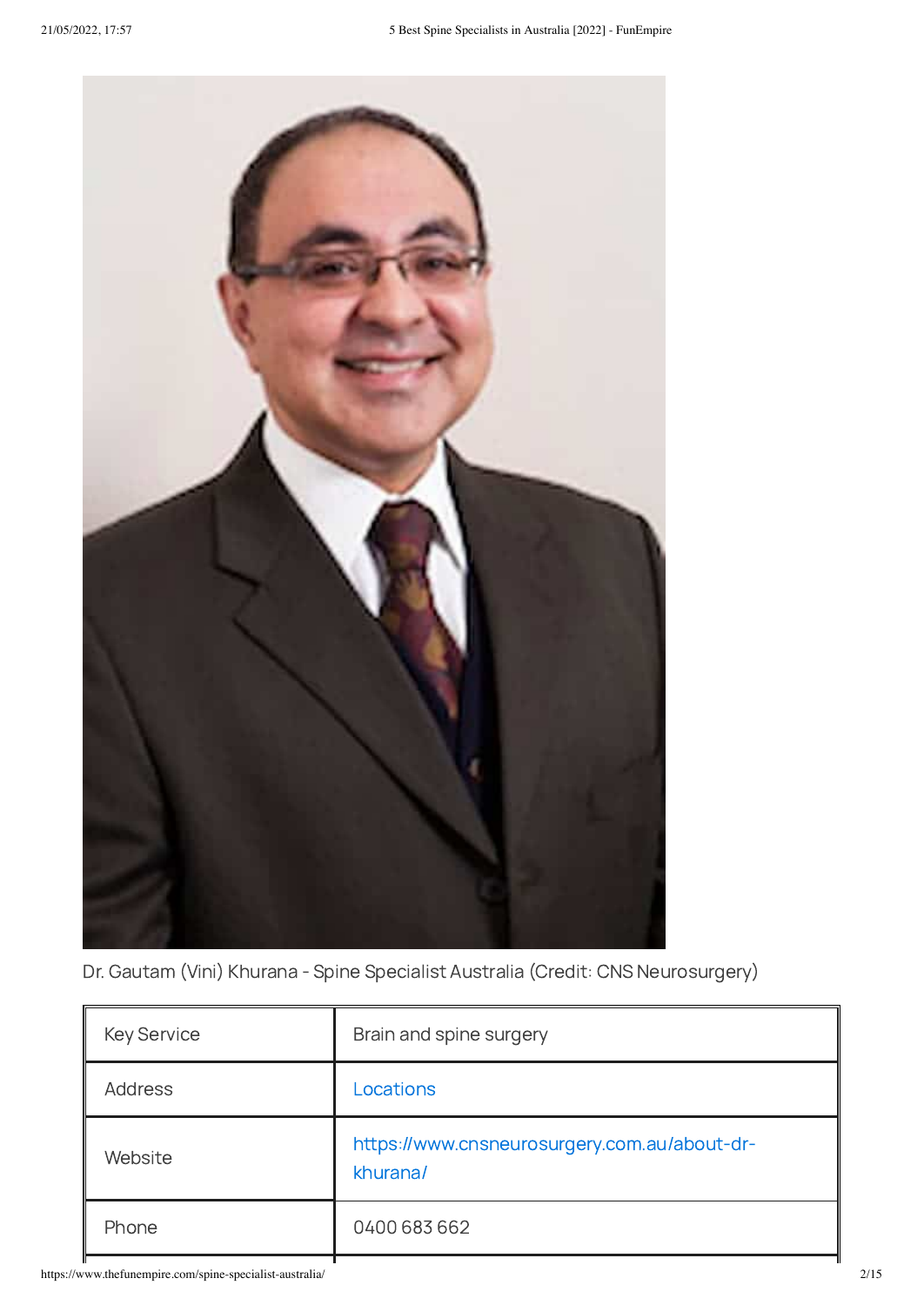| Email                  | eception@cnsneurosurgery.com.au                     |
|------------------------|-----------------------------------------------------|
| <b>Operating Hours</b> | 9-5 AEST, Monday to Friday (except Public holidays) |

Dr. Gautam (Vini) Khurana is a neurosurgeon at C.N.S. Neurosurgery and a consultant to the field of neurosurgery. He obtained his Bachelor of Medicine and Surgery from the University of Sydney's Medical School in 1995, with Honors, and was named the Robert Craig Prize for Surgery. Dr. Khurana's research focuses on microsurgical techniques and surgical procedures for vascular disorders and brain tumors affecting the skull base and brain. Trigeminal neuralgia microsurgery (MVD), awake craniotomy for tumors & Cavernomas, and cervical artificial disc surgery (Arthroplasty) are his main specialties.

## Key Differentiators:

- Brain and spine surgeon
- Member of the Neurosurgical Society of Australasia (NSA)
- Expert in Awake craniotomy for tumours & cavernomas

## Customer's Review:

Dr Khurana ('Dr Vini') is a wonderful surgeon who treats his patients with the utmost care and respect. Throughout the whole process, I felt I was in safe hands. I had a complicated two-stage surgery, with an ACDF at two levels in my cervical spine, followed by a posterior foraminal decompression because of bone spurs. I'm so happy to say I'm now pain-free and can sleep soundly at night. Thank you so much Dr Vini, your professionalism and patient care were without fault and you truly are a gifted surgeon!!

Dave Whitfield

## <span id="page-2-0"></span>2) Dr Richard Parkinson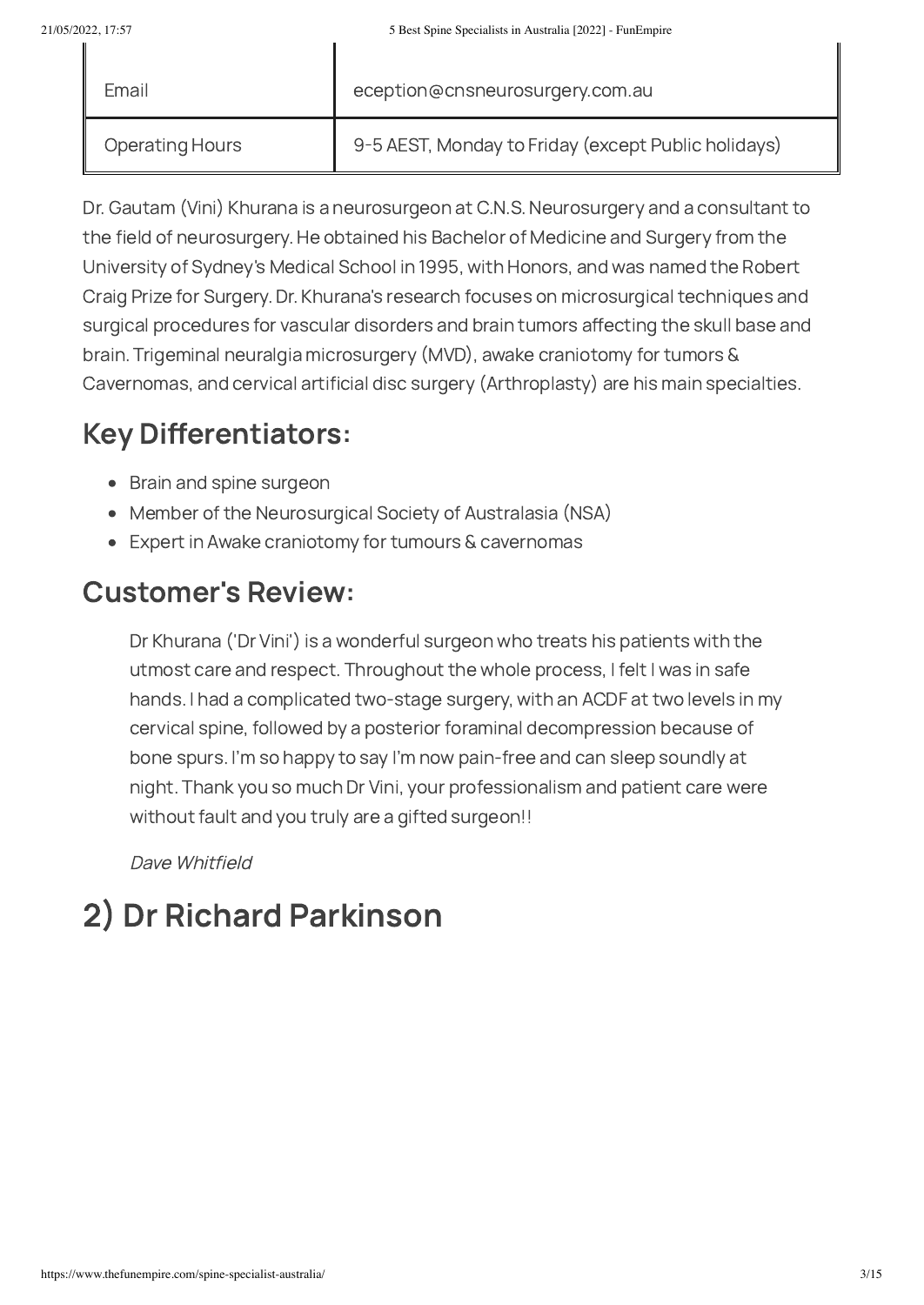

Dr Richard Parkinson - Spine Specialist Australia (Credit: ispine)

| <b>Key Service</b> | Physical rehabilitation, particularly in NRL and RU<br>players |
|--------------------|----------------------------------------------------------------|
| <b>Address</b>     | Darlinghurst<br><b>St Vincent's Clinic</b>                     |
|                    | Level 8, Suite 810                                             |
|                    | 438 Victoria Street                                            |
|                    | Darlinghurst, NSW, 2010                                        |
|                    | <b>Randwick</b>                                                |
|                    | Prince of Wales Private Hospital                               |
|                    | Suite 19, Level 7                                              |
|                    | 320-346 Barker Street                                          |
|                    | Randwick, NSW, 2031                                            |
|                    | <b>North Sydney</b>                                            |
|                    | The Mater Private Hospital                                     |
|                    | Suite 1.05, Level 1                                            |
|                    | 3-9 Gillies Street                                             |
|                    | North Sydney, NSW, 2060                                        |
|                    | <b>Bathurst</b>                                                |
|                    | <b>Bathurst Specialist Centre</b>                              |
|                    | Building 1470 Panorama Avenue                                  |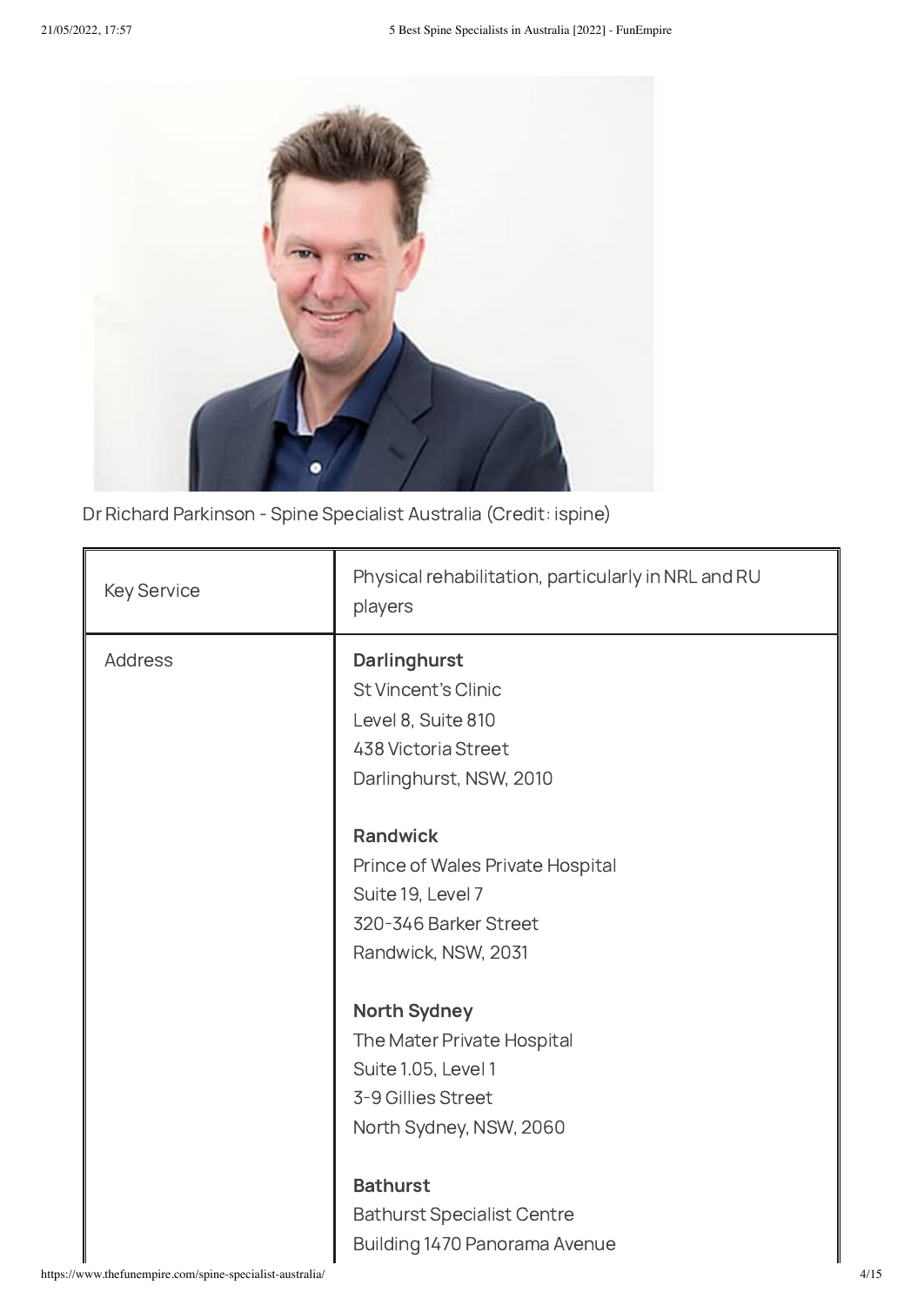|                        | <b>Charles Sturt University</b><br>Bathurst, NSW, 2795 |
|------------------------|--------------------------------------------------------|
| Website                | https://ispine.com.au/about/                           |
| Phone                  | $(02)$ 8382 6470                                       |
| Email                  | secretary@ispine.com.au                                |
| <b>Operating Hours</b> | <b>NIL</b>                                             |

Dr. Richard Parkinson is a neuro-interventional neurosurgeon and minimally invasive spinal surgeon with a concentration in precise, safe operations on the spine. He obtained his medical degree from the University of Adelaide in Australia in 1993. He has a reputation for performing minimally invasive and complex spinal surgery for over 18 years. Dr. Parkinson is committed to the long-term alleviation of pain and enhanced function for patients who undergo surgery. He accomplishes this through a dedication to surgical perfection and technological innovation, as well as a commitment to the highest level of post-care therapy.

## Key Differentiators:

- Has been doing minimally invasive and complex spinal surgery for over 18 years
- Passionate about the long-term reduction of pain and improved function for patients following surgery
- Confers treatment for physical rehabilitation, particularly in NRL and RU players

### Customer's Review:

A surgeon who successfully operates on an 86 year old grandmother is a brilliant surgeon. And that's Dr Richard Parkinson. Thank you for the high quality of life you gave my mother today.

Sue-Maree Olsen

## <span id="page-4-0"></span>3) Dr Ralph Mobbs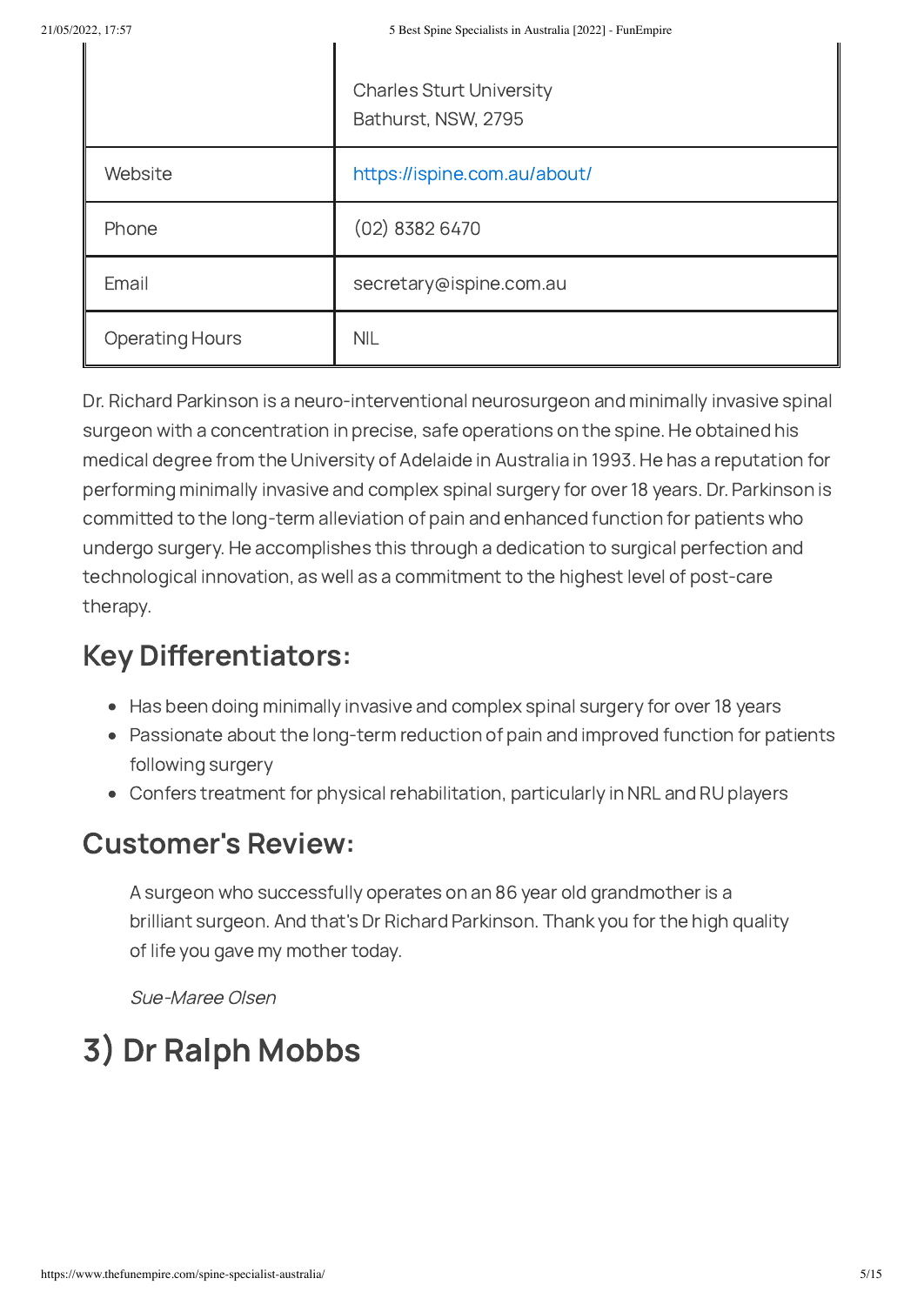Dr Ralph Mobbs - Spine Specialist Australia (Credit: Neuro Spine Clinic)

| <b>Key Service</b>     | <b>Treats Degenerative Scoliosis</b>                                                                                             |
|------------------------|----------------------------------------------------------------------------------------------------------------------------------|
| Address                | Neuro Spine Clinic<br>Suite 7, Level 7,<br>Prince of Wales Private Hospital<br><b>Barker Street</b><br>Suite 12/70 Bowral Street |
| Website                | https://neurospineclinic.com.au/our-practice/staff/                                                                              |
| Phone                  | Randwick: (02) 9650 4766<br>Bowral: (02) 4629 7111                                                                               |
| Email                  | reception@neurospineclinic.com.au                                                                                                |
| <b>Operating Hours</b> | <b>NIL</b>                                                                                                                       |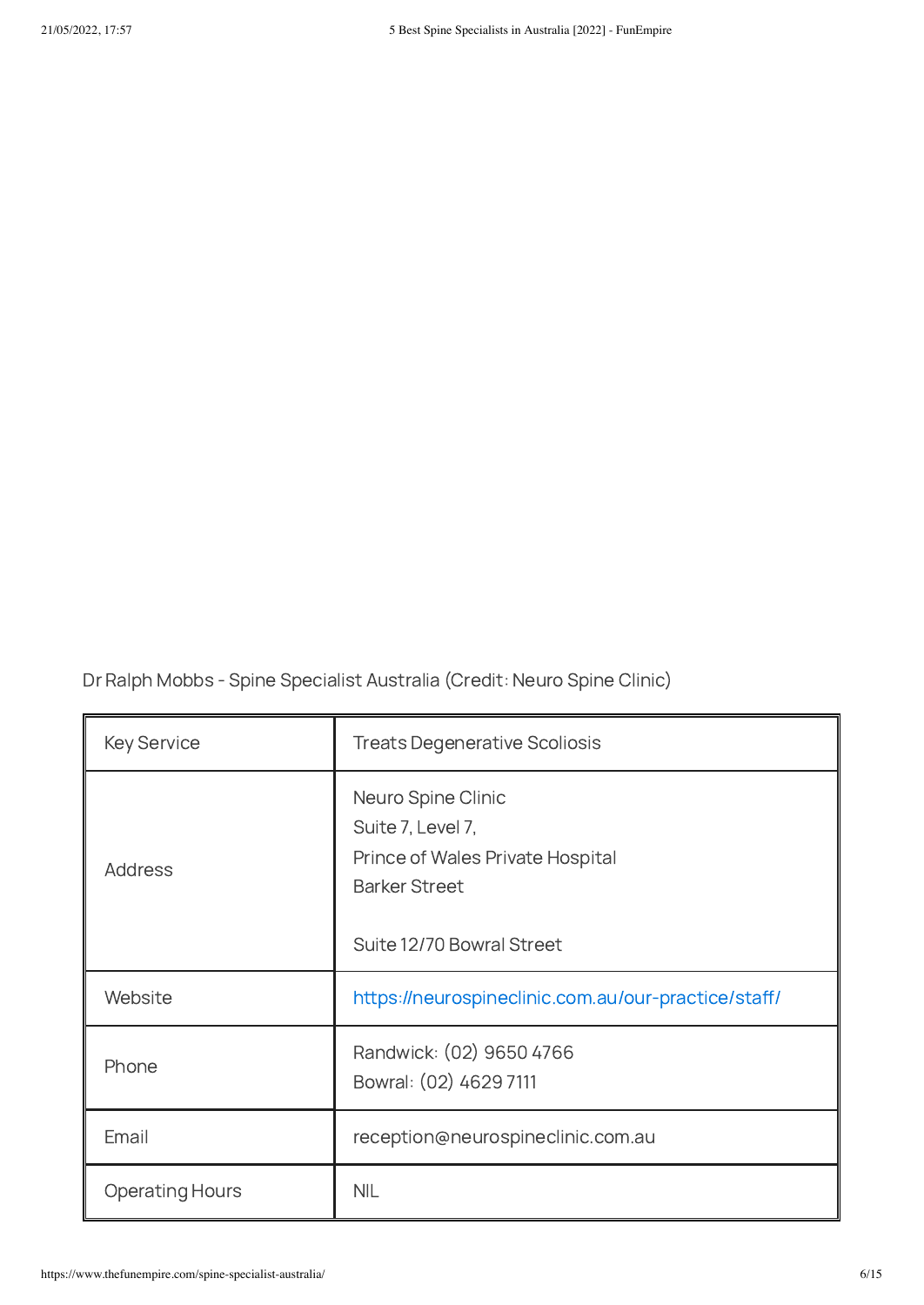Dr. Ralph Mobbs is a Neurosurgeon with subspecialty expertise in complex spinal disorders, tumor and trauma of the spine, and Minimally Invasive Spinal Surgery. He trained in Australia and specializes in complicated spine issues. Dr. Arshad is a leading authority on neurological disorders, particularly traumatic brain injury and stroke, as well as their treatments. For the past 15 years, he's been designing and developing equipment and prosthetic limbs that are now in common use; with over 150,000 people across the world benefiting from his ideas and skills.

## Key Differentiators:

- Specialist in minimally invasive and complex spine surgery
- Treats Degenerative Scoliosis
- Treats Cancer of the Spine & Complex Surgery of the Spine

### Customer's Review:

I can't say enough good things about Dr Mobbs and the team he has assembled around him! Their professionalism, expertise, and genuine care are fantastic. Having engaged in his care for a ruptured L4/L5 disk, he and his team, ensured I was well informed and looked after throughout the entire process of pre and post-surgery. I am now pain-free and back on track to resume all normal activities. I thank this amazing team for all they have done and would recommend them to anyone!

Paul O'Brien

## <span id="page-6-0"></span>4) Dr Timothy Steel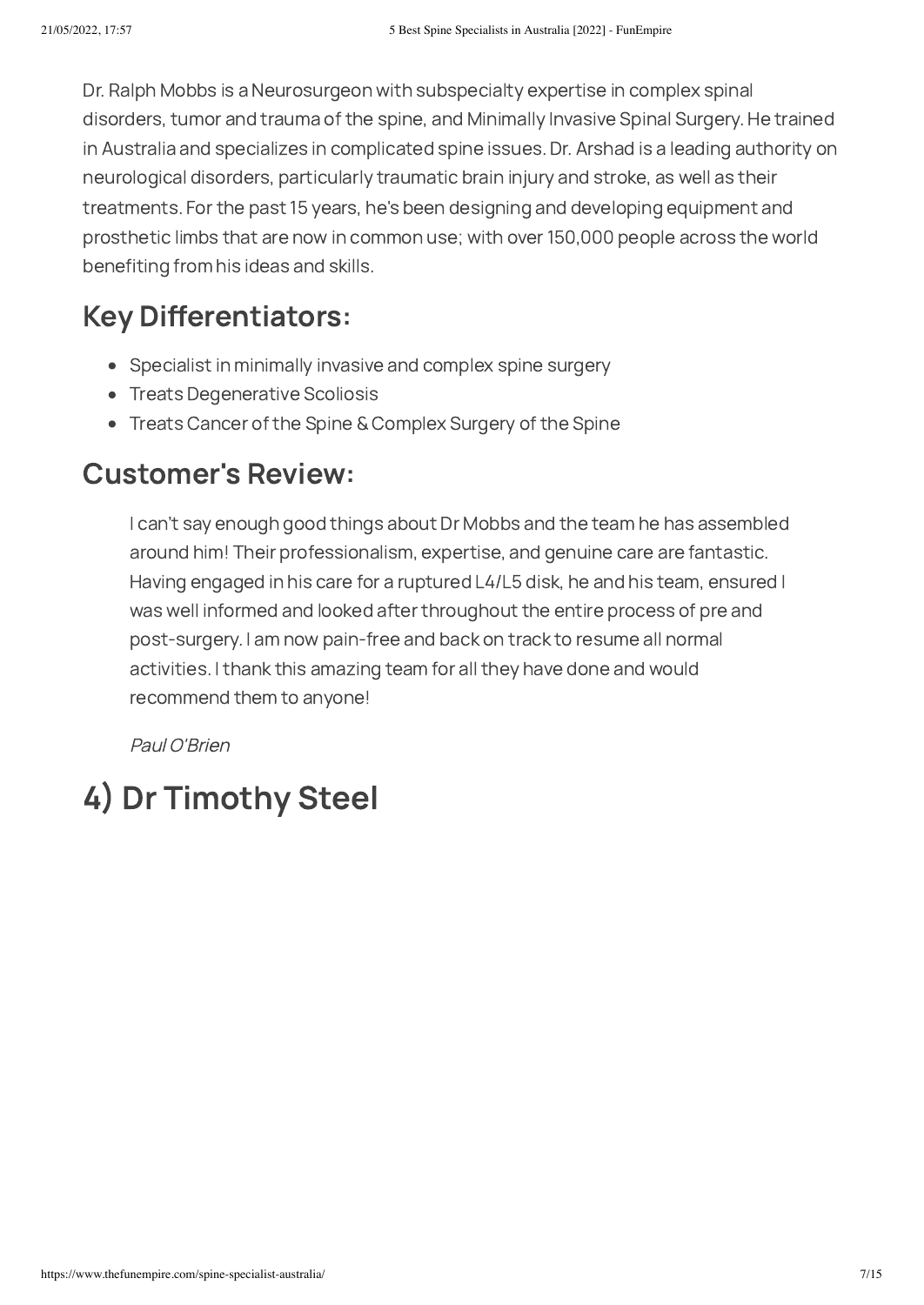Dr Timothy Steel - Spine Specialist Australia (Credit: Dr Timothy Steel)

| <b>Key Service</b>     | Ultra-short segment fusion surgery                                                                          |
|------------------------|-------------------------------------------------------------------------------------------------------------|
| Address                | Suite 1405, Level 14<br><b>St Vincents Private Hospital</b><br>406 Victoria Street<br>Darlinghurst NSW 2010 |
| Website                | https://www.drtimothysteel.com.au/dr-timothy-steel/                                                         |
| Phone                  | (02) 8382-6754 or (02) 8382-6750                                                                            |
| Email                  | reception1405@stvincents.com.au or<br>manager1405@stvincents.com.au                                         |
| <b>Operating Hours</b> | Mon to Fri 8:30AM-6PM                                                                                       |

Dr. Timothy Steel is a prominent neurosurgeon and spine specialist Australia, with more than 21 years of expertise as a consultant neurosurgeon. Much of his time as a

https://www.thefunempire.com/spine-specialist-australia/ 8/15 neurosurgeon has been spent at the forefront of spine surgery in Australia, assisting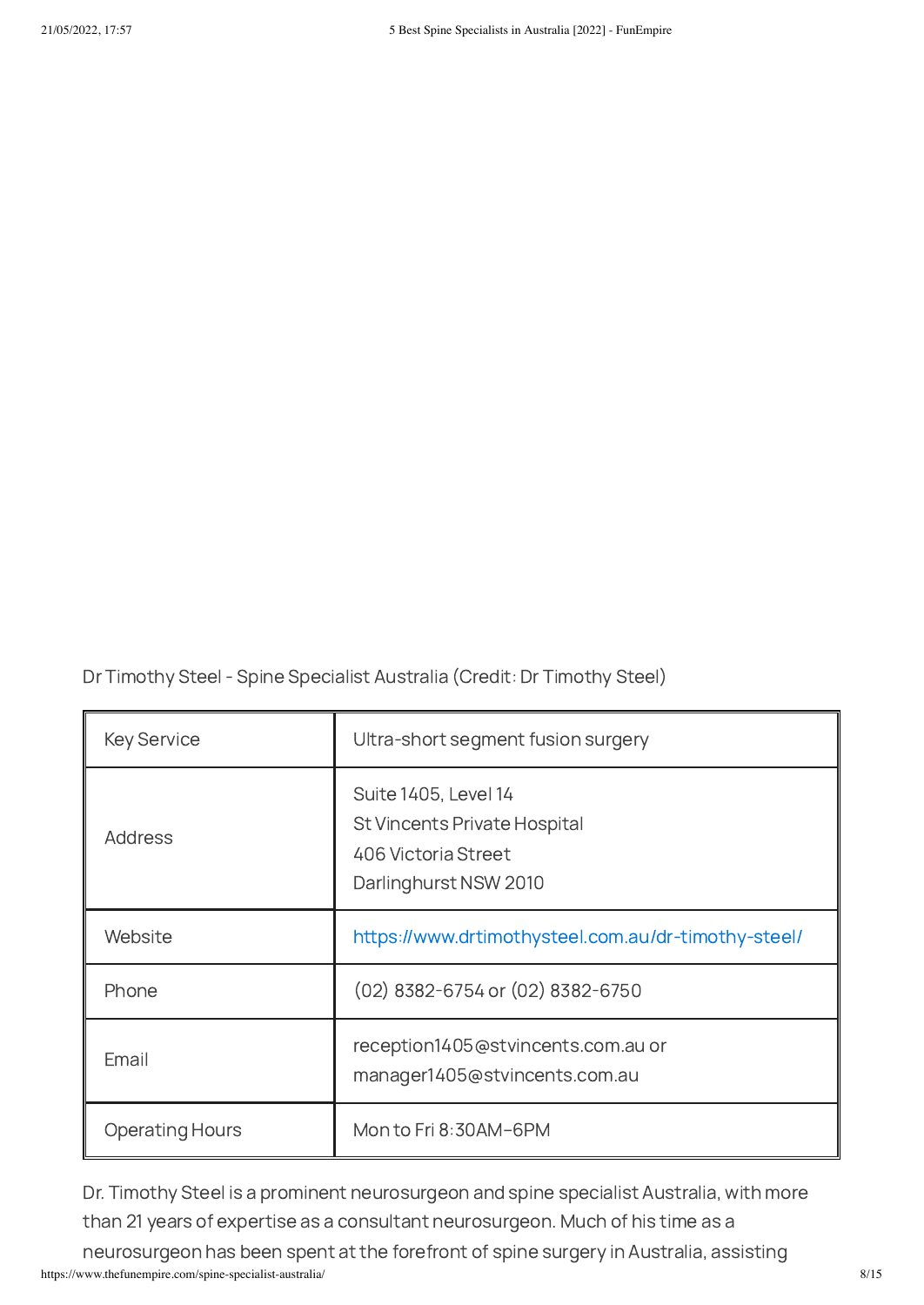patients in improving their quality of life. He has earned a worldwide reputation for his meticulous approach to surgery and personalized individual patient care. After his internship at some of Australia's, the United States of America's, and England's top hospitals, Dr Steel went on to complete 10 years of surgical training.

### Key Differentiators:

- Performs ultra-short segment fusion surgery for unstable spine fractures
- 21 years of expertise  $\bullet$
- Performed more than 8,000 minimally invasive neurosurgical spinal operations

### Customer's Review:

I owe my life to Professor steel I was suffering from my back for years and two other surgeries from previous doctors and this surgery were my last option Dr steel gave me 80% I can wake up every day and have no pain like did very minimal pain it's been 2 years. Now since my operation, I highly recommended Dr steel beautiful man I was so comfortable with great manner and communication. Thank you so much dr steel. God bless.

Christina Holland

## <span id="page-8-0"></span>5) Dr Raoul Pope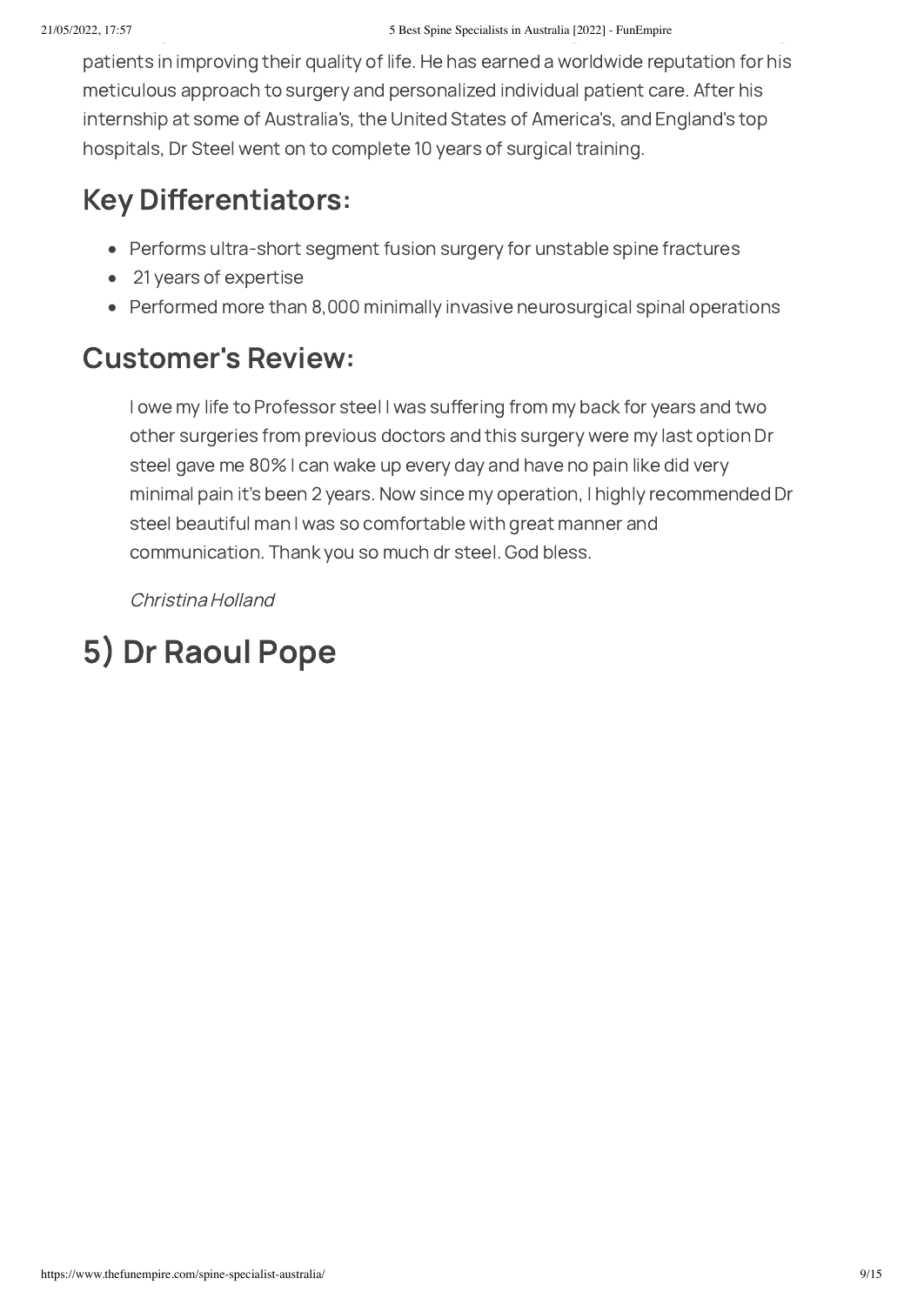Dr Raoul Pope - Spine Specialist Australia (Credit: Spine Surgeon)

| <b>Key Service</b>                                                |                                                                                                                                 |
|-------------------------------------------------------------------|---------------------------------------------------------------------------------------------------------------------------------|
| Address                                                           | Level 1, Suite 1.14, Mater Hospital<br>25 Rocklands Rd<br>North Sydney, NSW 2060 (or Wollstonecraft or Crows<br>Nest, NSW 2065) |
| Website                                                           | https://www.spinesurgeon.com.au/practice/dr-raoul-<br>pope-sydney                                                               |
| Phone                                                             | $(02)$ 8320 7430                                                                                                                |
| Email<br>https://www.thefunempire.com/spine-specialist-australia/ | <b>NIL</b>                                                                                                                      |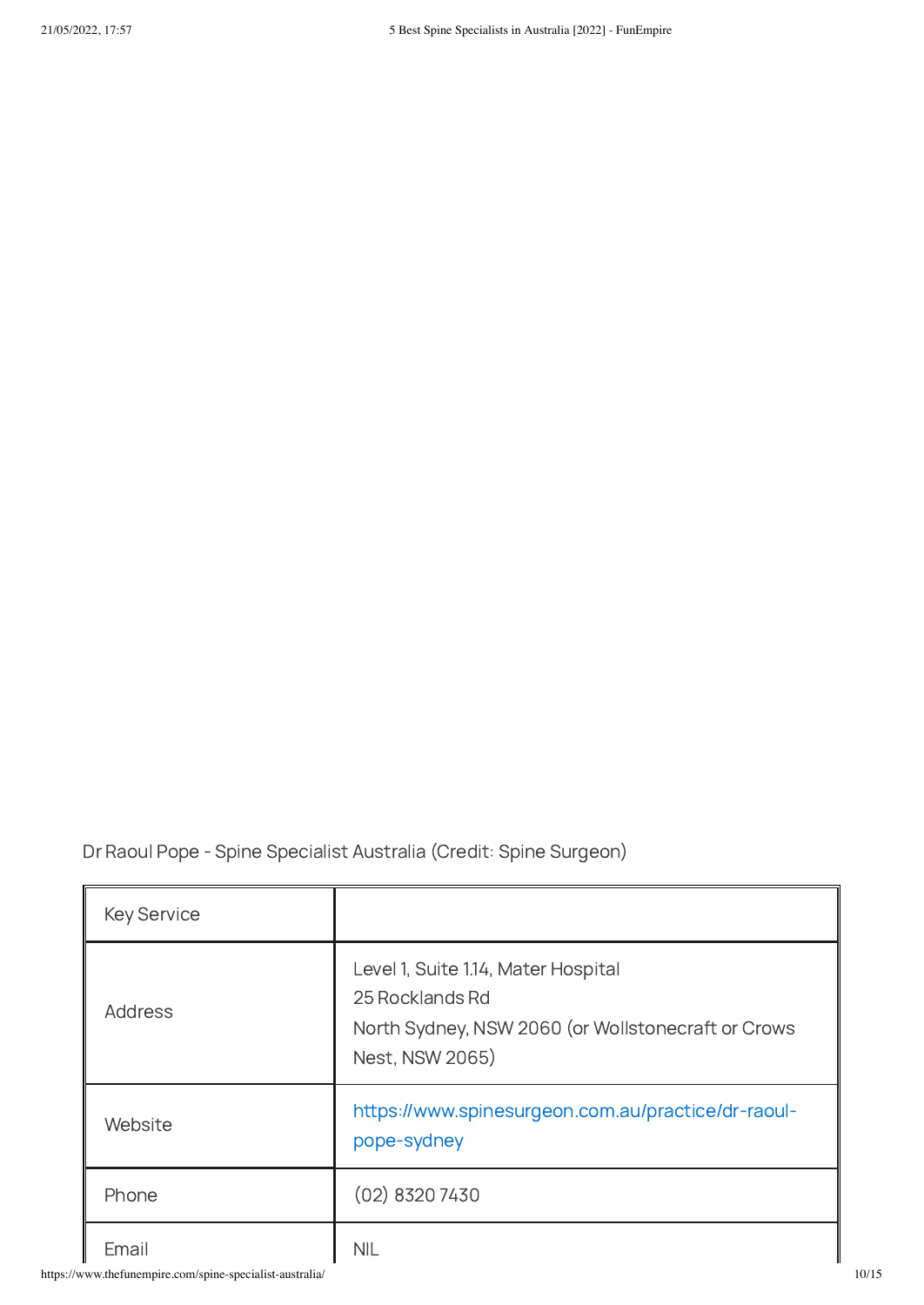Operating Hours Mon to Fri 8:30AM-5PM

Dr. Raoul Pope is a consultant neurosurgeon and spine specialist Australia at Mater Clinic. He obtained his medical degree from the University of Otago Medical School in New Zealand in 1996. He served as a Resident Medical Officer for two years at Christchurch Hospital before moving to NSW Base Hospitals to work in Rural Emergency and Intensive Care. Dr. Pope is a board-certified neurosurgeon who has served the needs of patients in Barrie for over ten years. He specializes in Spinal Tumors and minimally invasive surgical techniques, and he also has expertise working in all areas of Neurosurgery, with the exception of Cranial Cerebrovascular Neurosurgery.

### Key Differentiators:

- Expert in Spinal Tumours and minimally invasive surgical techniques
- Operated in all areas of Neurosurgery except Cranial Cerebrovascular Neurosurgery
- Thoroughly trained in all aspects of Adult cranial and spinal neurosurgery

### Customer's Review:

Dr. Pope operated on me for the Lumbar Canal Stenosis on the morning of the 30th of May. That same afternoon I was able to have a short walk in the hospital and I was subsequently discharged the next day. 10 days after the procedure, I am almost back to normal with the wound healing nicely, no pain, and I can walk for as long as I want. Thanks to Dr Pope's excellent work the recovery is amazingly fast. I highly recommend his service to others looking at this procedure.

Fred Wai

## Spine Specialist Australia

If you're looking for spine specialist Australia, we can help. We have compiled a list of spine surgeons that are located throughout the country and offer personalized care to their patients. Whether you want to consult with a spine specialist about your current condition or need surgery because of an injury, these spine surgeons should be able to provide expert-level treatment at affordable rates. If you find one who suits your needs best or if you would like more information on any spine surgeon featured here, please contact us today!

If you want to read more interesting articles, follow the links below:

- Best Laundry Baskets in [Australia](https://www.thefunempire.com/laundry-basket-australia/)
- Best [Binoculars](https://www.thefunempire.com/binoculars-australia/) in Australia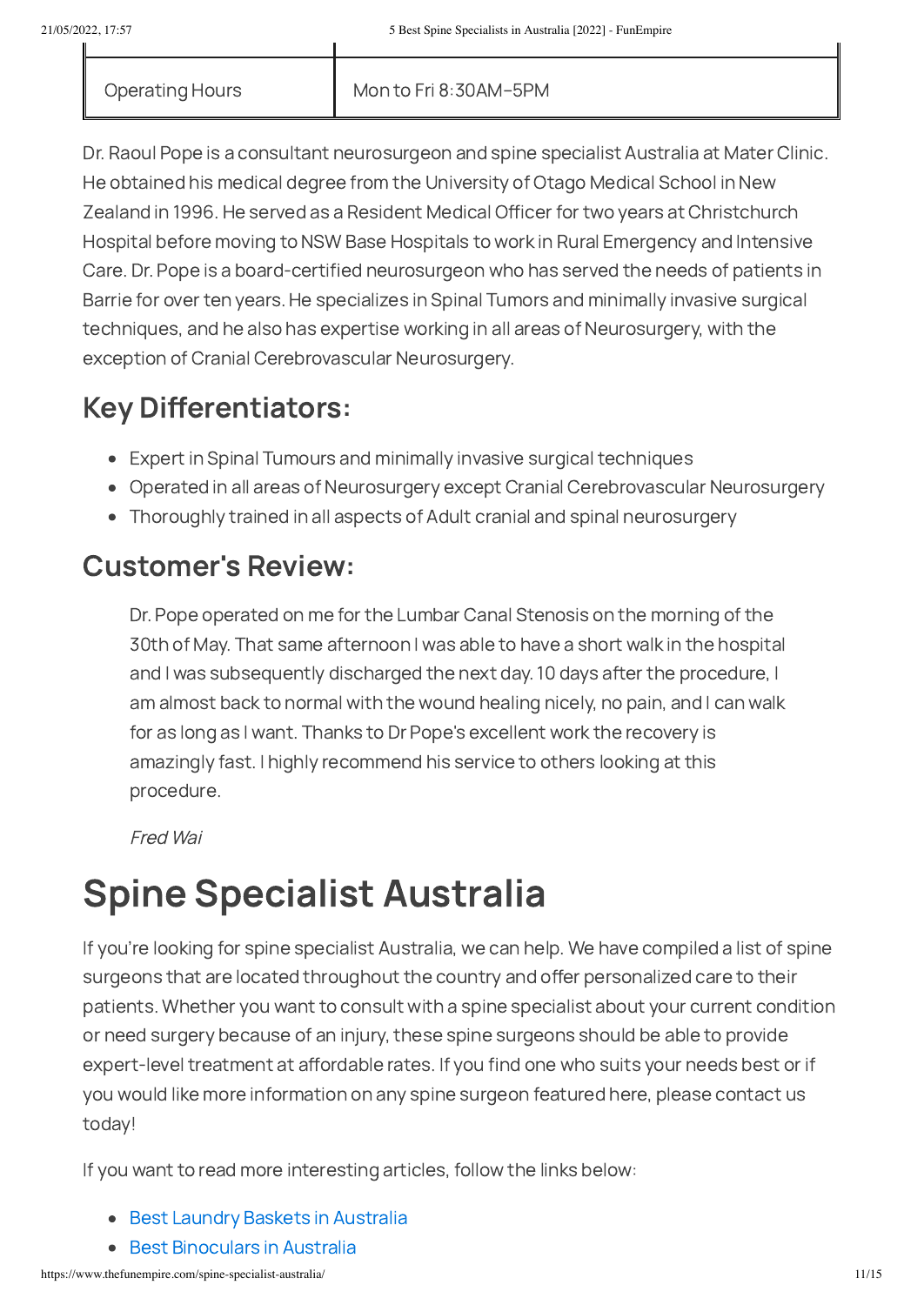- Best Wine Chillers in [Australia](https://www.thefunempire.com/wine-chiller-australia/)
- Best VPS Hosting in [Australia](https://www.thefunempire.com/vps-hosting-australia/)  $\bullet$
- Best Hand [Warmers](https://www.thefunempire.com/hand-warmer-australia/) in Australia  $\bullet$

### Receive A Free Quotation

We help you organize the most FUN and EPIC event experience ever.

Get Your Free Event [Proposal](https://www.thefunempire.com/contact/)

#### Virtual Team Building Activities

- Virtual Team Building [Activities](https://www.thefunempire.com/virtual-team-building/)
- Virtual [Escape](https://www.thefunempire.com/virtual-escape-room/) Room
- Virtual [Amazing](https://www.thefunempire.com/virtual-amazing-race/) Race
- [Virtual](https://www.thefunempire.com/virtual-food-quest/) Food Quest
- [Virtual](https://www.thefunempire.com/virtual-time-travel/) Time Travel
- Virtual Art [Jamming](https://www.thefunempire.com/virtual-art-jamming/)
- Virtual Terrarium [Workshop](https://www.thefunempire.com/virtual-terrarium/)
- Virtual Leather [Workshop](https://www.thefunempire.com/virtual-leather-workshop/)
- Virtual Clay [Workshop](https://www.thefunempire.com/virtual-clay-workshop/)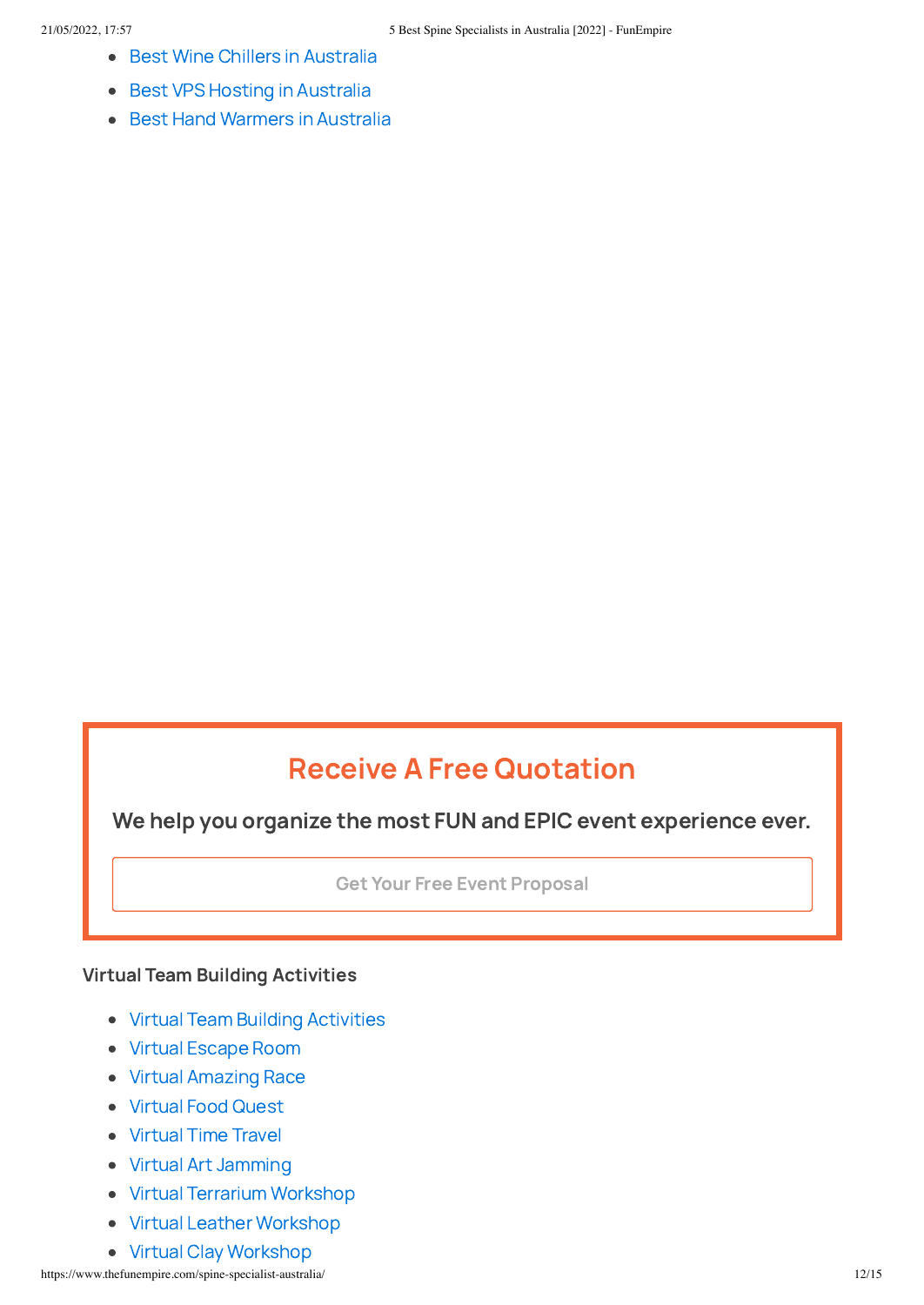#### Physical Team Building Activities

- [Laser](https://www.thefunempire.com/laser-tag/) Tag
- [Archery](https://www.thefunempire.com/combat-archery-tag/) Tag
- Bubble [Soccer](https://www.thefunempire.com/bubble-soccer/)
- [Poolball](https://www.thefunempire.com/poolball/)
- [Ninja](https://www.thefunempire.com/ninja-tag/) Tag
- [Saber](https://www.thefunempire.com/saber-tag/) Tag
- Art [Jamming](https://www.thefunempire.com/art-jamming/)
- Terrarium [Workshop](https://www.thefunempire.com/terrarium/)
- Leather [Workshop](https://www.thefunempire.com/leather-workshop/)
- Clay Making [Workshop](https://www.thefunempire.com/clay-making-workshop/)
- Candle Making [Workshop](https://www.thefunempire.com/candle-making-workshop/)

#### About FunEmpire®

FunEmpire® is the leading experiences and team building company in the world. We offer over 60+ unique activities developed by our in-house experts that are perfect for team building, corporate events, celebrations, birthday parties and more.

We have served over 1 million clients and successfully organized 20,000+ events for companies such as Google, Apple, Facebook, Disney, Nike, Citi, McKinsey, Grab, and many more.

We have received more than 2,000+ 5-Star reviews from our clients, and have also been featured in 200+ media publications regionally and globally.

FunEmpire® has also attained multiple prestigious awards such as Forbes 30 Under 30, Brands For Good Champion, Spirit of Enterprise Winner, Best Events and Team Building Company in Southeast Asia, and many more.

Learn More About [FunEmpire®](https://www.thefunempire.com/about-us/)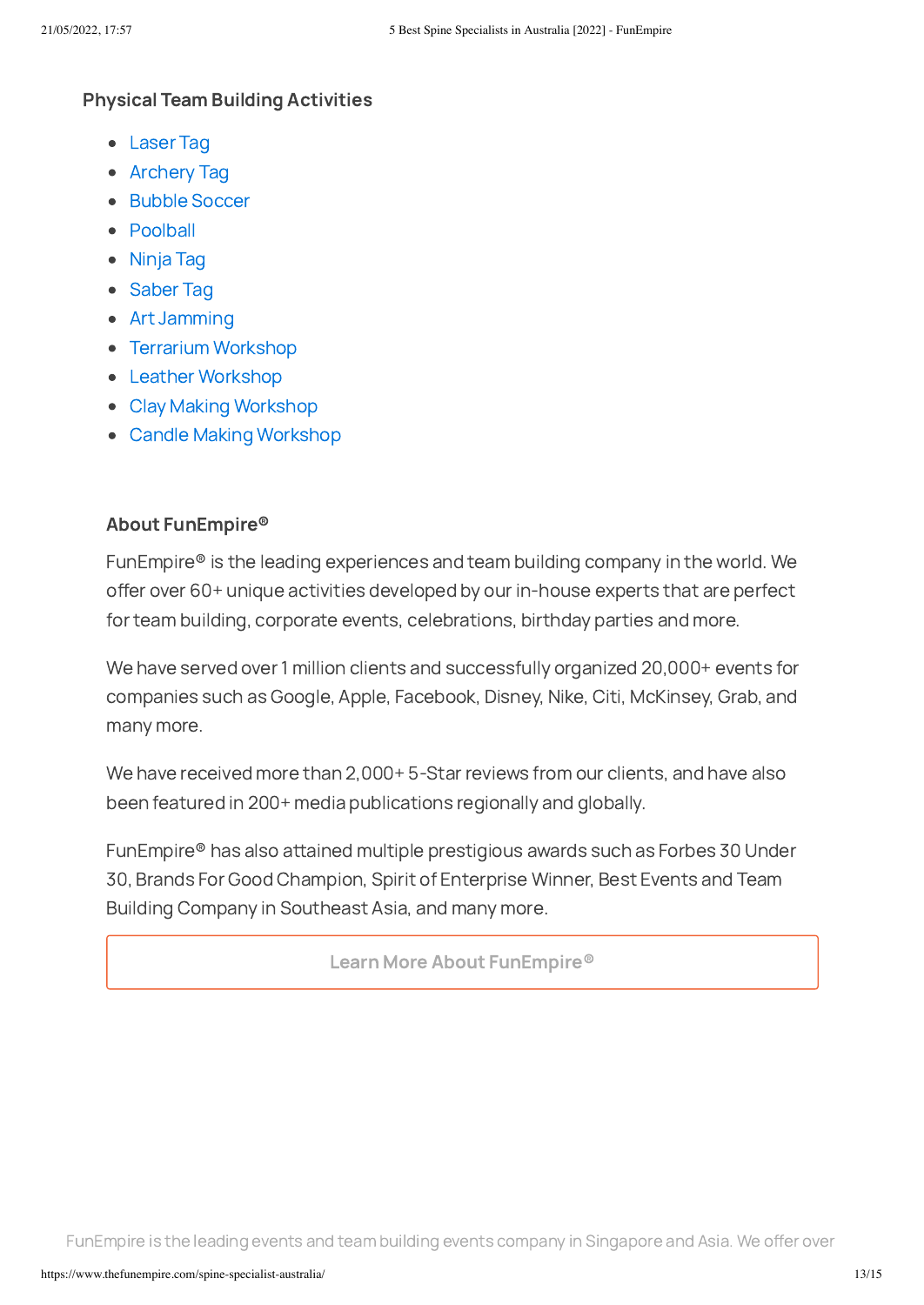#### 21/05/2022, 17:57 5 Best Spine Specialists in Australia [2022] - FunEmpire

60 unique team building games and team bonding activities developed by our in-house experts.

We have served over 1 million clients and successfully organized 20,000+ events. We have received 2,000+ 5-Star reviews from our clients and 200+ media features.

5B [Guillemard](https://g.page/thefunempire?we) Road, Level 3 Wing Fong Building, Singapore 399685 [hello@thefunempire.com](mailto:hello@thefunempire.com) +65 3165 [9550](tel:+6531659550) +65 [6515](tel:+6565154146) 4146 +65 [9792](tel:+6597929179) 9179

### [Pop](https://www.facebook.com/thefunempire/)[ular](https://www.instagram.com/thefunempire) [Act](https://g.page/thefunempire)i[vitie](https://sg.linkedin.com/company/thefunempire)[s](https://www.youtube.com/thefunempire)

Virtual [Escape](https://www.thefunempire.com/virtual-escape-room/) Room

Virtual [Amazing](https://www.thefunempire.com/virtual-amazing-race/) Race

- [Virtual](https://www.thefunempire.com/virtual-food-quest/) Food Quest
- [Virtual](https://www.thefunempire.com/virtual-time-travel/) Time Travel
- Hybrid [Amazing](https://www.thefunempire.com/hybrid-amazing-race/) Race
- Virtual Team Building [Singapore](https://www.thefunempire.com/virtual-team-building/)
- Team Building [Singapore](https://www.thefunempire.com/team-building/)
- Laser Tag [Singapore](https://www.thefunempire.com/laser-tag/)
- [Combat](https://www.thefunempire.com/combat-archery-tag/) Archery Tag
- Bubble Soccer [Singapore](https://www.thefunempire.com/bubble-soccer/)

[Poolball](https://www.thefunempire.com/poolball/)

- Escape Room [Singapore](https://www.thefunempire.com/escape-room/)
- Terrarium [Singapore](https://www.thefunempire.com/terrarium/)
- Art Jamming [Singapore](https://www.thefunempire.com/art-jamming/)
- Leather Workshop [Singapore](https://www.thefunempire.com/leather-workshop/)
- Candle Making Workshop [Singapore](https://www.thefunempire.com/candle-making-workshop/)
- Clay Workshop [Singapore](https://www.thefunempire.com/clay-workshop/)

### Top Blog Posts

 Unique and Fun Team Building Games In [Singapore](https://www.thefunempire.com/team-building-games-singapore/) For 2022 Ultimate Team Building Guide In [Singapore](https://www.thefunempire.com/team-building-singapore-guide/) For 2022 Ultimate Guide To Creative [Workshops](https://www.thefunempire.com/creative-workshops-for-corporate-team-building-singapore/) For Corporate Team Building In Singapore 2022 Fun & Unique Kids Birthday Party [Singapore](https://www.thefunempire.com/birthday-party-singapore/) Ideas & Venues For 2022 Amazing Birthday Party Venues in [Singapore](https://www.thefunempire.com/birthday-party-venues-singapore/) For 2022 Best Things To Do In [Singapore](https://www.thefunempire.com/things-to-do-in-singapore/) For 2022

### Ready For These Activities?

Virtual [Escape](https://www.escaperoom.sg/) Room | Best Virtual Escape Room [Singapor](https://thefunsocial.com/virtual-escape-room-singapore/)[e](https://thefunsocial.com/virtual-team-building-singapore/) | Virtual [Amazing](https://www.virtualamazingrace.com/) Race | Virtual Team [Building](https://www.virtualteambuilding.sg/) | Virtual Team Building Singapore | Laser Tag [Singapor](https://www.lasertagsingapore.sg/)[e](https://www.bubblebump.sg/) | Laser Quest [Singapore](https://www.laserquest.sg/) | Archery Tag [Singapore](https://www.combatarchery.sg/) | Bubble Soccer